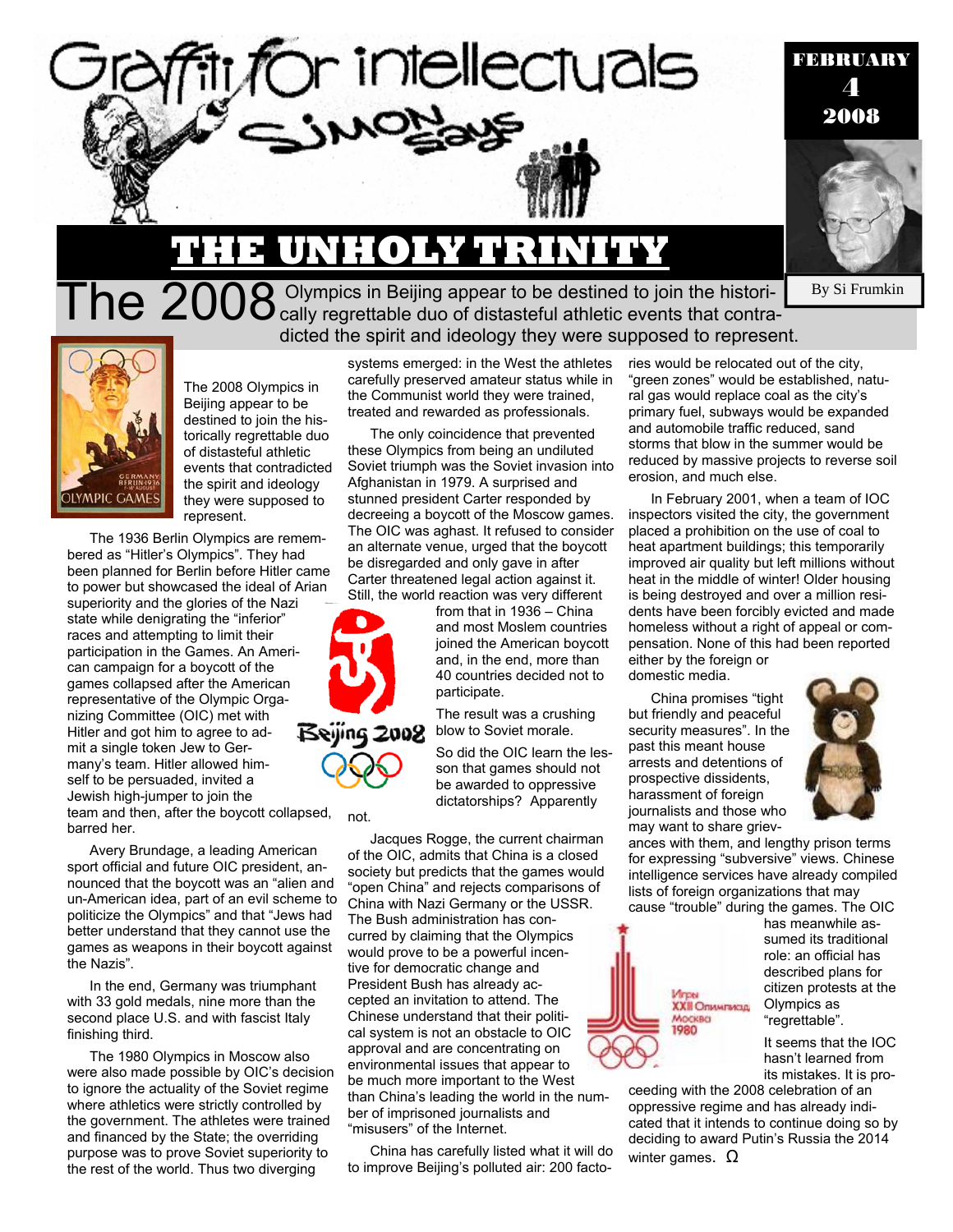# **SEEING THE WORLD AS IT IS**

### By Fouad Adjami, 2/4/08,US News&World Report.

 $\mathsf{D}\mathsf{uring}$  that seminal election of 1960, John F. Kennedy's campaign promised to close the "missile gap" with the Soviet Union. It was a stirring call, and of course as we now know, a great inversion of things. The United States had 2,000 missiles, the Soviets only 67. Today's equivalent of that liberty with the truth is the talk of America's standing abroad. Virtually all the presidential campaigns promise to fix the problem. We are alone, the contenders tell us, having squandered the respect of others. This is an old American tradition of self-flagellation, but after9/11 and Iraq it has acquired the status of undisputed truth.



**French President Sarkozy addresses U.S. Congress** 

The new canon has even made it into Republican ranks of late. Here is former Gov. Mike Huckabee, writing in the journal *Foreign Affairs:* "The Bush administration's arrogant bunker mentality has been counterproductive at home and abroad. My administration will recognize that the United States' main fight today does not pit us against the world but pits the world against the terrorists." In the circles associated with the Democrats and with liberal opinion, the canon of America's embattled isolation is fierce and uncompromising. We had been multilateralists once and are now



loners; we had been skilled and now we ride unprepared into swaths of the world we barely know.

There are the Pew global opinion surveys, essential to this canon: The Turks once loved us but now have a dread of America, and only 9 percent of them have a favorable opinion of the United States. We are unloved in Cairo and Karachi, and candidates Barack Obama and Hillary Clinton and John Edwards will close that "credibility gap." They will cast Pakistani ruler Pervez Musharraf adrift, and they will bring an end to our isolation from the lands

of Islam and from multilateralist opinion in Europe.

But this narrative is defective; news of our demise in foreign lands is greatly exaggerated. The world of the 1990s had come to a catastrophic end on 9/11. It was the luck of the new custodians of American power to come into that inheritance. And truth be known, in its



**Bush greeted in Europe** 

final year in office, this administration can boast of having measured up to some great challenges abroad. In Europe, the tide has



**Line for U.S. student visa** 

turned against Islamic radicalism; America had emboldened the Europeans with its refusal to relent in the face of Islamism. Consider Germany and France: The leaders who traded on anti-Americanism are gone, re-

placed by a new generation of men and women who know a deeper truth about order and radicalism. For Gerhard Schroeder—a quintessential panderer—there is now Chancellor Angela Merkel, reared in East Germany, who is much closer to the *zeitgeist* of the Bush administra-



**German Chancellor Merkel greeting Bush** 

tion with its emphasis on freedom versus tyranny. Instead of Jacques Chirac in Paris,

> there is President Nicolas Sarkozy. Last November, before a joint session of Congress, he spoke movingly of those Americans who had fallen on the beaches of Normandy in World War II. France will never forget their sacrifices, Sarkozy said; it is to them that the French "owed the fact that we were free people and not slaves."

**Conventional wisdom.** It is the fate of those who provide

order and protection in the world to be needed by others and to be resented at the same time. The conventional wisdom of this moment assumes that the Arab-Muslim world has been poisoned by America's military campaigns. But in these lands, anti-Americanism is at once a condition that can never be healed and a pose. It is claimed that America under George W. Bush has made its own poor bed among the Arabs by taking up the cause of freedom in Arab lands; we are damned for this interventionism. But America had been denounced the day before for befriending autocrats. Such sentiments about America are not amenable to reason. So we are hated in Turkey, what of it? It could be that we sinned against the Turks; conversely, it could be that Turkey today is an unhappy land, that the cultural war between the secularists and the Islamists has become fierce and intolerable and that the Turks are looking for a scapegoat. There is no way of conciliating anti-Americanism in Cairo; it infects even the men and women standing in line at the U.S. Embassy, dreaming of visas and green cards.

> Presidential campaigns never take up painful truths. Otherwise, we would have a serious debate about our imperial burdens, and interests, abroad. We would look with appropriate irreverence and skepticism at the numbers given us by pollsters who pretend to know the mood and attitudes on foreign shores.  $\Omega$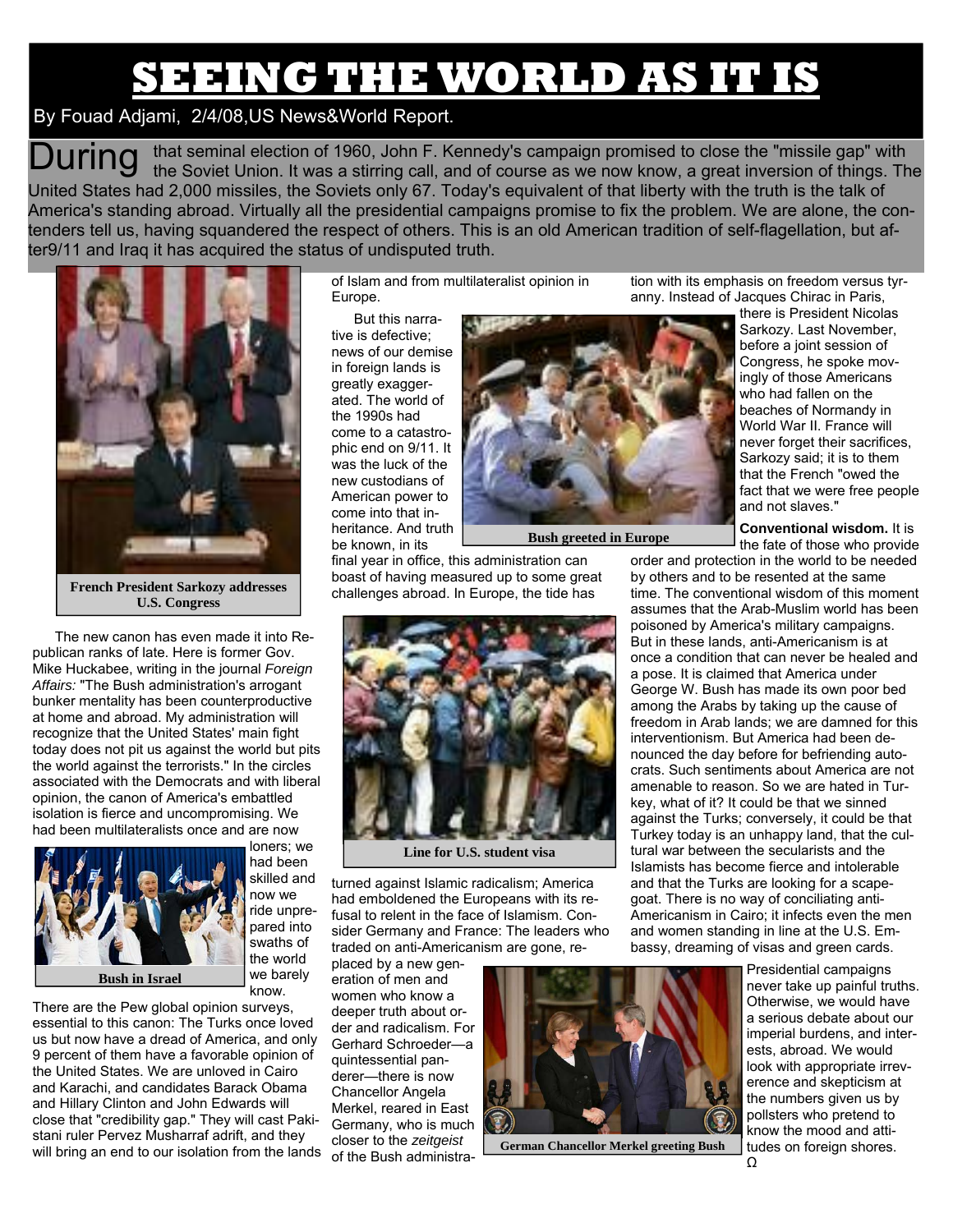## **THE GREAT EMINENT DOMAIN CASE YOU NEVER HEARD ABOUT** By Gideon Kanner, 1/12/08

*Professor Kanner is past president of the California Academy of Appellate Lawyers. He has served on the Advisory Committee on the Uniform Eminent Domain Code and is a consultant on eminent domain to the California Law Revision Commission. He has been quoted extensively in the New York Times and the Wall Street Journal. In addition to being an eminent scholar he is clever, witty and has a great sense of humor even on serious subjects like this one.* 

 It's that time again, and the silly season is upon us with front-page news of yet another official hegira to the Middle East in pursuit of the elusive peace. On the one hand there are the downtrodden Palestinians who in pursuit of their just cause want no more than to liquidate Israel, and kill the Israelis along with as many Americans as they can. On the other hand, for some strange reason, the Israelis don't fancy being killed and tend to fight back when attacked - an activity that all progressive thinkers know to be intolerably wicked. So what does all that familiar and depressing stuff have to do with this blog on eminent domain, you ask? Good question. It seems that according to the front page of the New York Times, of January 11, 2008, President Bush has called *inter alia* for "compensating Palestinians and their descendants *for homes they left in what is now Israel*," (emphasis added). That sounds like El Presidente has wandered onto our turf, and since compensation for lost property is our bag, some comment appears appropriate.

 We hope that this won't come as too much of a shock to our readers, so maybe you better sit down before going on, but in spite of all the propaganda on this subject, the Israelis have already paid for those Arab homes, at least for those of them whose Arab owners would accept payment, and have for years stood ready to pay the others if they would only take the money. We understand that this is not what you have been reading in your newspaper, nor what you have seen and heard on the tube, but that's the way it is. Since your faithful servant is well into what's sometimes called the "golden years," we realize that there are many younger folks out there who have not lived through these events and may think of them as history rather than as current events, so it may be a good idea to review the bidding so to speak.

When Israel declared its independence in 1948 it was promptly attacked by a halfdozen Arab armies plus a bunch of irregulars under the leadership of a guy named el Kawukji. The ideological godfather of this genocidal effort was Haj Amin al Husseini, the Grand Mufti of Jerusalem, who spent World War II in Germany, helping Hitler to raise SS troops from the Moslem communities in the German-occupied Balkans. Having seen that in WW II nobody lifted a finger to save the Jews from being exterminated by the Germans, good ol' Haj Amin figured that he could do an encore in the Middle

East. And so, all those attacking Arab worthies made no bones about their aim which was to "drive the Jews into the sea" as they never tired of asserting, seize their land and keep it. The strategy of the attacking Arabs was to persuade or intimidate their Arab compatriots to leave their homes and get out of the way of the advancing Arab armies, giving them a clear field of fire, the idea being that once the Jews were duly driven into the sea, those Arabs could return to their abandoned homes and seize the homes of the departed Jews as well. What a deal!

But it didn't work out that way. Even before the fighting started, Arab leaders decamped for safe places outside the Britishcontrolled Palestine Mandate territory, and the Arabs on lower rungs of their socioeconomic ladder figured out that they had been abandoned by their betters, so many of them sensibly responded to the Arab Higher Committee's threats and importunings and split too. But as you know, in spite of their inferior armaments and lack of modern armor and artillery, the Israelis kicked ass. With the exception of the British-led, British-armed and British-financed Transjordanian Arab Legion which captured and hung on to Judea and Samaria (which became known in the press as "the West Bank,") the Arab armies skedaddled in large numbers. That left high and dry those unfortunate Arabs who listened to their leaders and left their homes, only to be left homeless and herded by their own compatriots into wretched refugee camps.

But all those heady military deeds of derring-do left Israel with a problem: what to do with the Arab properties whose erstwhile owners fled, leaving their homes behind? To deal with this problem, in 1950 Israel established an office of Custodian of Absentee Property, who took charge and under the terms of the Israeli law would return possession of those abandoned properties to any Arab owner who presented evidence of ownership. Many Arabs regained their land in this fashion. Later, under the Israeli Land Acquisition (Validation and Compensation) Law of 1953, the unclaimed Arab land was acquired by eminent domain and its record owners were paid its fair market value with interest, or at least, the money was made available to those of them who would take it. But many Arabs refused to accept their compensation. Why? Some took the extremist position that any dealings with Israel implied its recognition and they would have none of that, or they were intimidated into inaction by

Arab extremists' threats of violence. Remember that it is Arab law (including the law of our Glorious Ally, Jordan), that selling land to a Jew is a capital offense.

But in spite of the Arab extremists' threats, by 1994 some 14,692 absentee Arab land owners claimed their compensation, and settlements were reached as to 200,905 dunams of land (a dunam is about 0.25 acre). A total of 9,956,828 shekels (approximately \$2,457,000) was paid as compensation. In addition, 54,482 dunams of land were granted to Arab farmers as a substitute for their cultivated land – a measure of compensation that is more generous than what is available here in the good ol' U.S. of A. If these acreages seem modest to you, remember that we are not dealing here with endless Nebraska ag land – this is the arid, barren Middle East where cultivated land comes in much smaller tracts than what we are accustomed to, and where the whole shebang could probably fit into San Bernardino County..

The problem was complicated (and still is) because under Ottoman Turkish, British, Jordanian and Israeli law some of the land in question was so-called *miri* land, a type of state-owned land on which some Arab claimants had been squatting without complying with local law and perfecting title.

No doubt, what happened to those Arabs who naively followed the bad counsel of their leaders was a tragedy that war brings. But in this case the war was started by the Arabs' 1948 attempt to destroy Israel and exterminate its people. So the tragedy that befell so many of them was self-inflicted - a harsh case of just deserts.

To hark back to the beginning of this post, we don't know what President Bush had in mind when he called for "compensating Palestinians for homes they left in what is now Israel," but he must have meant *something*, even though the nature of that something is a mystery to us. If any of our readers know what the Pres was talking about, by all means let us know.

Oh, we almost forgot. At the time these things happened, some 800,000 Jews had *their* property seized without cause, and were driven out of Arab countries. But we don't see anything in the New York Times about President Bush urging compensation of these folks by their Arab tormentors. We wonder why. Maybe it's just a manifestation of what Arab apologists like to call "even handed treatment."